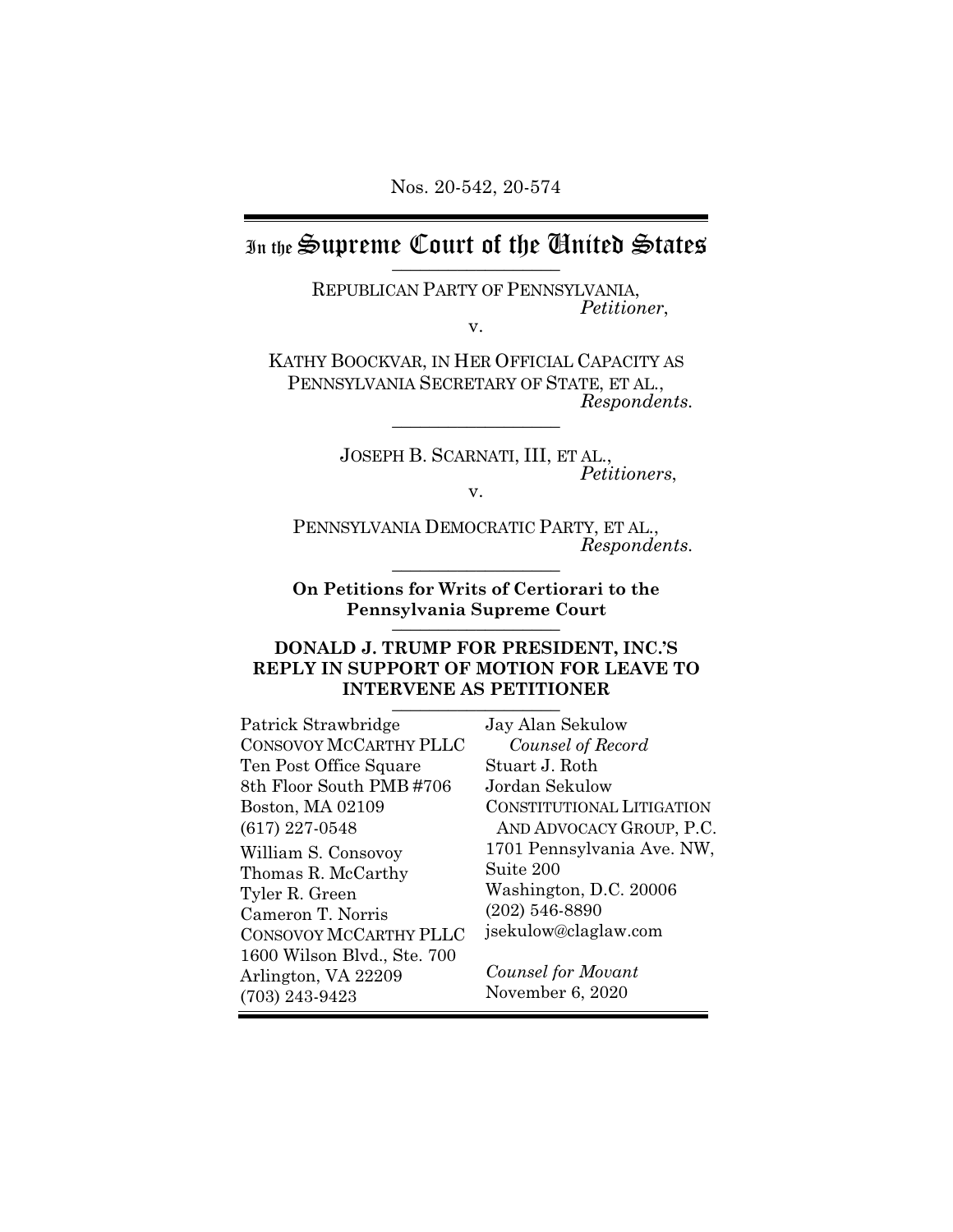# TABLE OF CONTENTS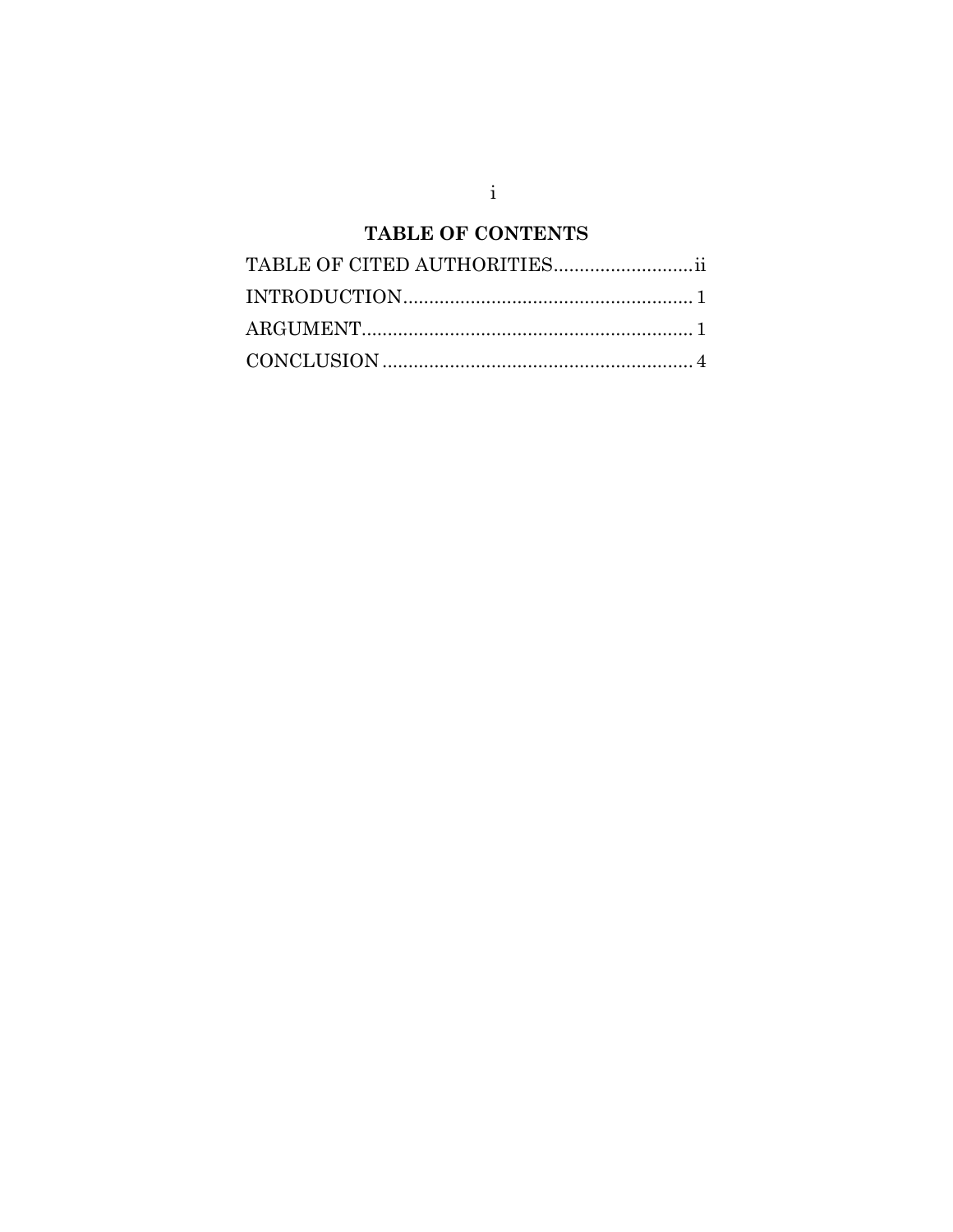## **TABLE OF CITED AUTHORITIES**

| Conservation Law Found. of New England v.               |
|---------------------------------------------------------|
|                                                         |
| Planned Parenthood of Wis. v. Kaul, 942 F.3d 793        |
| Scarnati v. Boockvar, No. 20A53, 2020 WL                |
| <i>Trbovich v. United Mine Workers of Am., 404 U.S.</i> |
| Turn Key Gaming, Inc. v. Oglala Sioux Tribe, 164        |
| Utah Ass'n of Cntys. v. Clinton, 255 F.3d 1246          |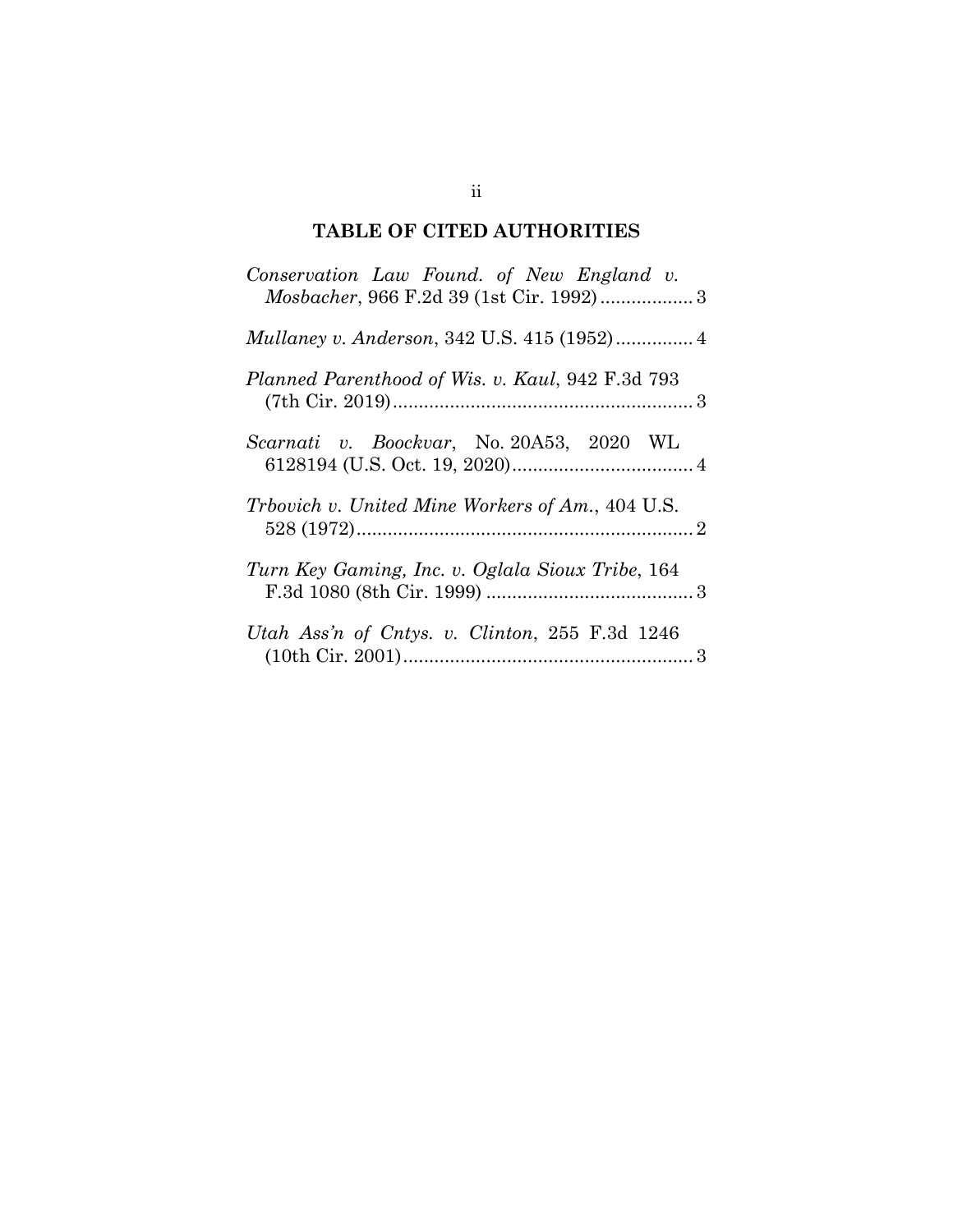### **INTRODUCTION**

If the presidential election hinges on the questions presented here, then the President's reelection campaign should be a party. That conclusion is simple. So simple that nearly all parties (including the Democratic plaintiffs who *filed* this case) have no objection to Movant's intervention. Pennsylvania's Secretary of State objects, but the Secretary's arguments are largely nonresponsive to the question of intervention. The Court should grant Movant's motion.

#### **ARGUMENT**

At the outset, this motion is not an appeal from the Pennsylvania Supreme Court's (unreasoned) denial of Movant's intervention. *Cf.* Sec'y Resp. 1-2. Movant is not asking this Court to let it intervene in the state-court proceedings, or to "review[]" the state court's application of Pennsylvania intervention law (something this Court has no jurisdiction to review anyway). Sec'y Resp. 1. Movant is asking *this* Court to let it intervene *here*. That question requires this Court to exercise its own discretion based on the intervention rules embodied in federal law. *See* Mot. 2.

As for those federal intervention rules, the Secretary contests only two requirements: timeliness and inadequacy. She claims that Movant waited too long to intervene in this Court and that the existing petitioners adequately represent Movant's interests. Sec'y Resp. 2-4. Neither argument works.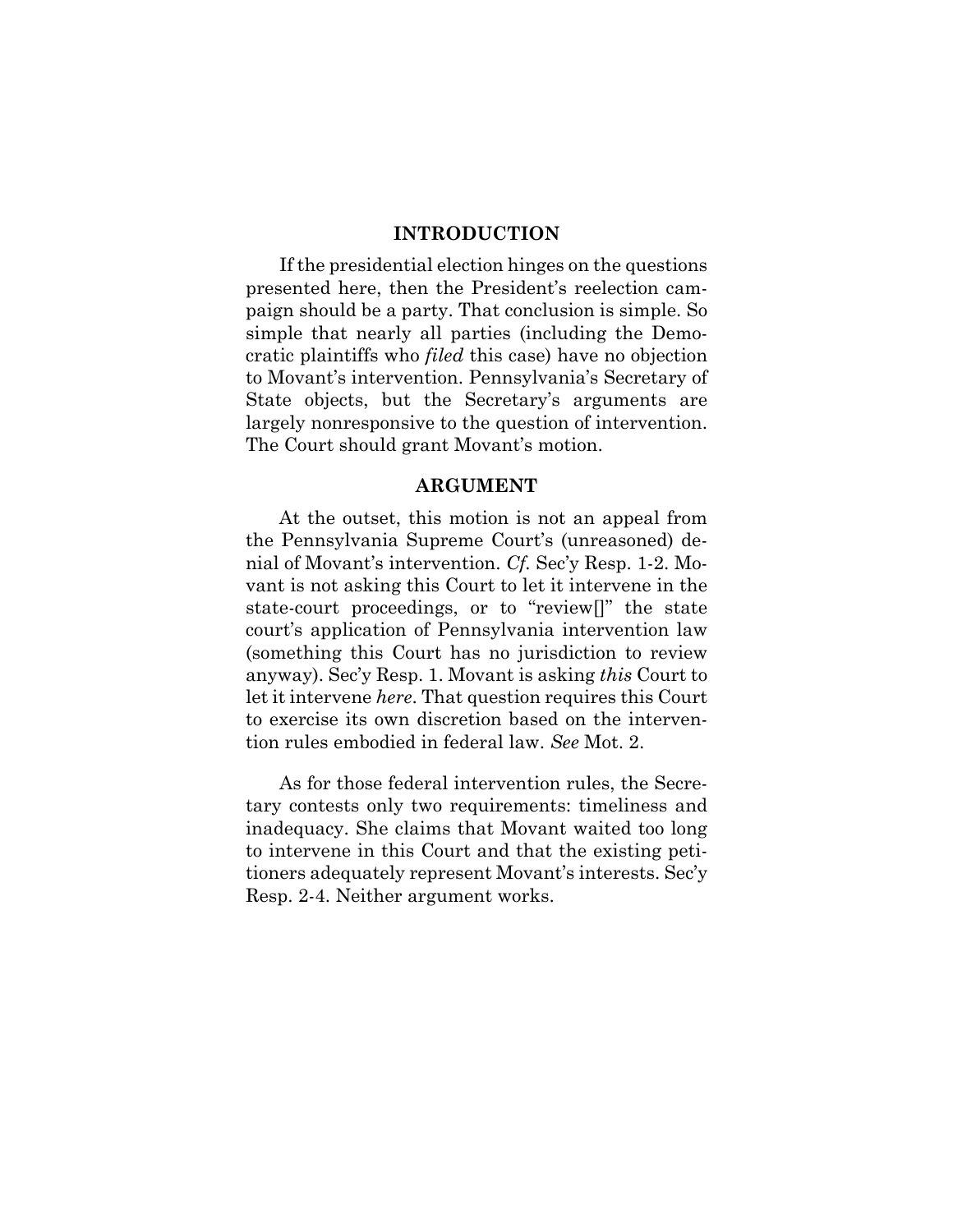With respect to timeliness, Movant seeks to intervene as a petitioner, and the relevant certiorari petitions were filed less than two weeks ago. The Secretary does not explain how 14 days is a meaningful "delay." Sec'y Resp. 4. The added burden on the Secretary is zero: She has not yet filed her briefs in opposition, and she would have to file those briefs even without Movant's intervention. Even if she had filed them, the Secretary would suffer no prejudice because Movant simply adopts the existing petitions as its own. *Cf. N.B.D. v. Ky. Cabinet for Health & Family Servs.*, No. 19-638 (granting leave to intervene as a petitioner even though the motion was filed after the brief in opposition).

With respect to inadequate representation, the Secretary ignores the Court's holding that the required showing is "minimal." *Trbovich v. United Mine Workers of Am.*, 404 U.S. 528, 538 n.10 (1972). Rule 24 calls for no more than "sufficient doubt" that representation "'may be' inadequate." *Id.* at 538 & n.10. That minimal doubt exists here. Movant is the real party in interest; it has the most direct and tangible stake in Pennsylvania's vote count. Movant should thus be permitted to control the representation of its interest, which it cannot do unless it's a party. *Cf. id.*  at 539 (noting that intervenor should not be obliged to depend on an existing party's performance as "'his lawyer'"). Further, the party that the Secretary contends represents Movant's interest—the state Republican party—"agrees that the Motion should be granted." Party Resp. 1. When an existing party does not oppose intervention, courts consider this nonopposition telling evidence that the representation may be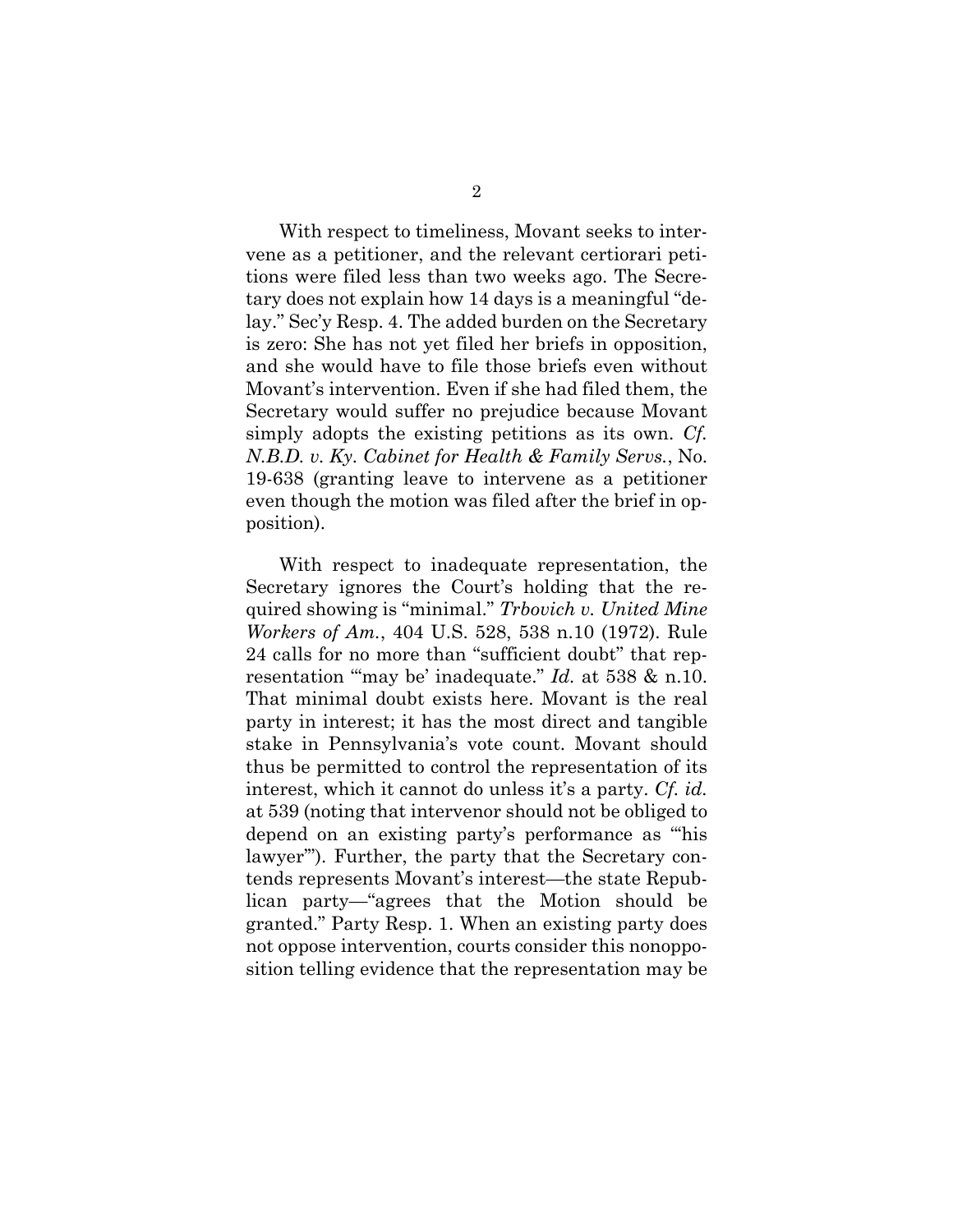inadequate. *E.g.*, *Utah Ass'n of Cntys. v. Clinton*, 255 F.3d 1246, 1256 (10th Cir. 2001); *Conservation Law Found. of New England v. Mosbacher*, 966 F.2d 39, 44 (1st Cir. 1992).

In any event, adequacy is not a reason to deny *permissive* intervention—an independent basis for intervention that the Secretary's response largely ignores. *E.g.*, *Planned Parenthood of Wis. v. Kaul*, 942 F.3d 793, 804 (7th Cir. 2019). So even if the Secretary were right about adequacy, the Court would still have sound practical reasons to allow intervention. Mot. at 7-10. The real party in interest should be allowed to participate in this case. And the interests of justice and judicial economy favor giving Movant a voice equal to the existing petitioners, especially given the vital public interest at stake.

Finally, the Secretary's continued insistence that the existing petitioners lack Article III standing, *see*  Sec'y Resp. 4-5, is both irrelevant and incorrect. It's irrelevant because standing goes to the *substance* of whether to grant or deny the petitions, not intervention. *See Turn Key Gaming, Inc. v. Oglala Sioux Tribe*, 164 F.3d 1080, 1081 (8th Cir. 1999) ("intervention cannot be resolved by reference to the ultimate merits"). That the Secretary thinks this Court should deny certiorari because the petitioners lack standing is not relevant to whether Movant should be a party when the Court makes that decision. *Cf. N.B.D.*, No. 19-638 (granting intervention despite ultimately denying certiorari). The Secretary's standing arguments are incorrect anyway. The same arguments were raised in her opposition to the emergency stay applications. *See*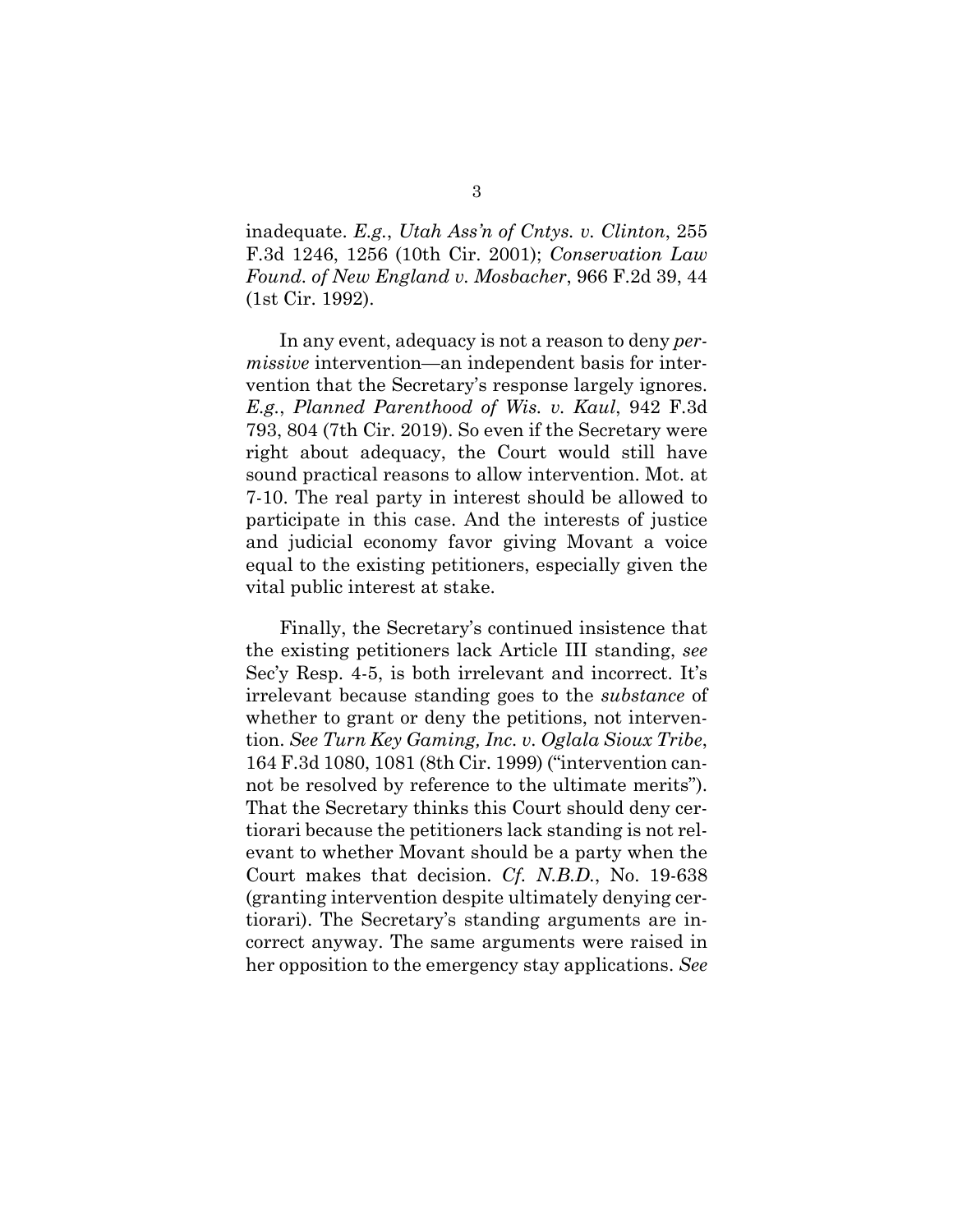Sec'y Stay Opp. 11-14. Yet four Justices (the same number needed for certiorari) voted to grant those applications. *Scarnati v. Boockvar*, No. 20A53, 2020 WL 6128194 (U.S. Oct. 19, 2020).

But if this Court has doubts about petitioners' standing, those doubts would only be a reason to *grant* intervention. No one seriously questions Movant's standing, given its direct interest in the presidential election. In fact, now that Pennsylvania has entered the post-election, vote-counting phase, Movant is "the real party in interest." *Mullaney v. Anderson*, 342 U.S. 415, 416 (1952). This Court has added parties to resolve "standing" concerns in similar circumstances. *Id.* That course would be particularly appropriate here because, contrary to the Secretary's authorities, this case originated in *state* court and jurisdiction was undisputed. *Cf.* Sec'y Resp. 6-7. Article III did not apply until the case arrived here, and Movant is plainly injured by the state court's decision to allow illegal votes to be cast in Pennsylvania. "To dismiss the present petition[s] and require the new plaintiffs to start over" in state court, where the lower courts would be bound to follow the Pennsylvania Supreme Court's decision anyway, "would entail needless waste and runs counter to effective judicial administration." *Mullaney*, 342 U.S. at 416-17.

### **CONCLUSION**

The Court should grant this motion and allow Movant to intervene as a petitioner.